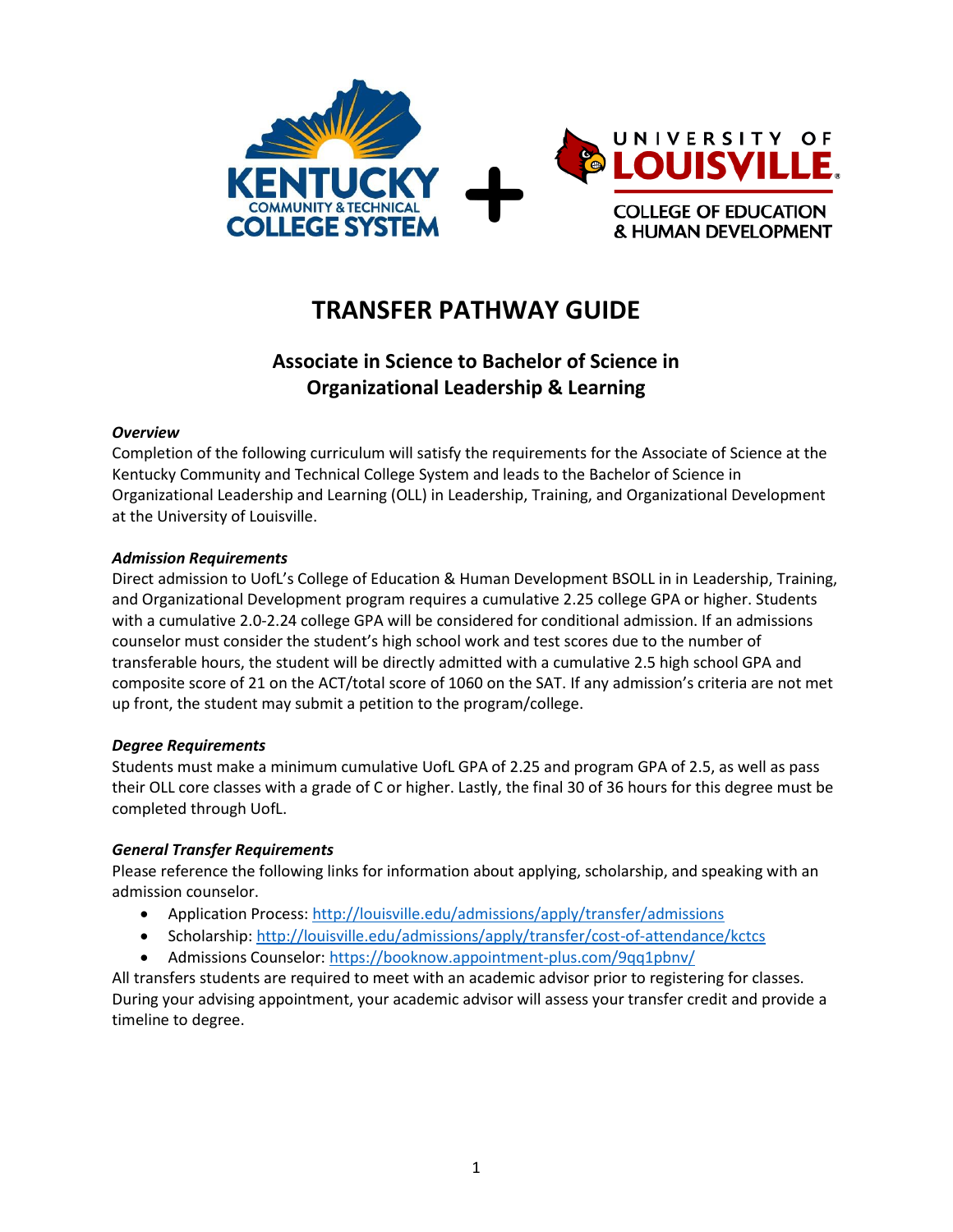## **KCTCS AS TO UNIVERSITY OF LOUISVILLE B.S. IN ORGANIZATIONAL LEADERSHIP AND LEARNING (OLL) CHECKLIST**

#### **Kentucky Community and Technical College System**

| <b>KCTCS</b>   |                                                | <b>Credits</b> | UofL             | <b>Completed</b> |
|----------------|------------------------------------------------|----------------|------------------|------------------|
| <b>Course</b>  | <b>Course or Category</b>                      |                | <b>Course</b>    |                  |
| <b>ENG 101</b> | Writing I                                      | 3              | <b>ENGL 101</b>  |                  |
| <b>ENG 102</b> | Writing II                                     | 3              | <b>ENGL 102</b>  |                  |
| <b>COM 181</b> | <b>Basic Public Speaking or</b>                | 3              | <b>COMM 111</b>  |                  |
| OR 252         | Intro to Interpersonal Communication           |                | or 115           |                  |
| <b>HIS XXX</b> | Recommend: HIS 101, 102, 108 or 109            |                | <b>HIST 101,</b> |                  |
|                |                                                | 3              | 102, 211 or      |                  |
|                |                                                |                | 212              |                  |
| TBS XXX        | <b>Humanities Course</b>                       | 3              | A/H XXX          |                  |
| <b>MAT 150</b> | College Algebra                                | 3              | <b>MATH XXX</b>  |                  |
| TBS XXX        | Any KCTCS AS QR course                         |                |                  |                  |
| TBS XXX        | Natural Science Course with Lab                | $3 - 4$        | TBD XXX          |                  |
| TBS XXX        | Natural Science Course                         | 3              | TBD XXX          |                  |
| ECO XXX        | Any Economics Course Satisfying SBS            | 3              | <b>ECON XXX</b>  |                  |
| TBS XXX        | Social & Behavioral Course (except ECO)        | 3              | TBD XXX          |                  |
|                | <b>Subtotal General Education Core Courses</b> | 33-34          |                  |                  |

#### **Category 1: KCTCS General Education Core Requirements (33 hours)**

TBS XXX means to be selected by KCTCS student.

TBD XXX means to be determined by University of Louisville based on course selected.

Students should work with their KCTCS and UofL advisor to make sure Cultural Diversity requirements are met.

One of these courses must be selected from the KCTCS identified Cultural Studies course list.

#### **Category 2: KCTCS AS Requirements (6 hours)**

| <b>KCTCS</b><br>Course | <b>Course or Category</b>                         | <b>Credits</b> | UofL<br>Course | Completed |
|------------------------|---------------------------------------------------|----------------|----------------|-----------|
| TBS XXX                | <b>Quantitative Reasoning or Natural Sciences</b> |                |                |           |
|                        | Course                                            |                |                |           |
| TBS XXX                | <b>Quantitative Reasoning or Natural Sciences</b> | 3              |                |           |
|                        | Course                                            |                |                |           |
|                        | <b>Subtotal AA/AS Requirement Courses</b>         |                |                |           |

#### **Category 3: KCTCS Electives (21 hours)**

| <b>KCTCS</b><br><b>Course</b> | <b>Course or Category</b>           | <b>Credits</b> | <b>UofL</b><br>Course | Completed |
|-------------------------------|-------------------------------------|----------------|-----------------------|-----------|
| CIT 105 or                    | Introduction to Computing           | $0 - 3$        |                       |           |
| OST 105                       | Introduction to Information Systems |                |                       |           |
| <b>FYE XXX</b>                | First-Year Experience               | $0 - 3$        |                       |           |
| <b>BAS 160</b>                | Introduction to Business            |                |                       |           |